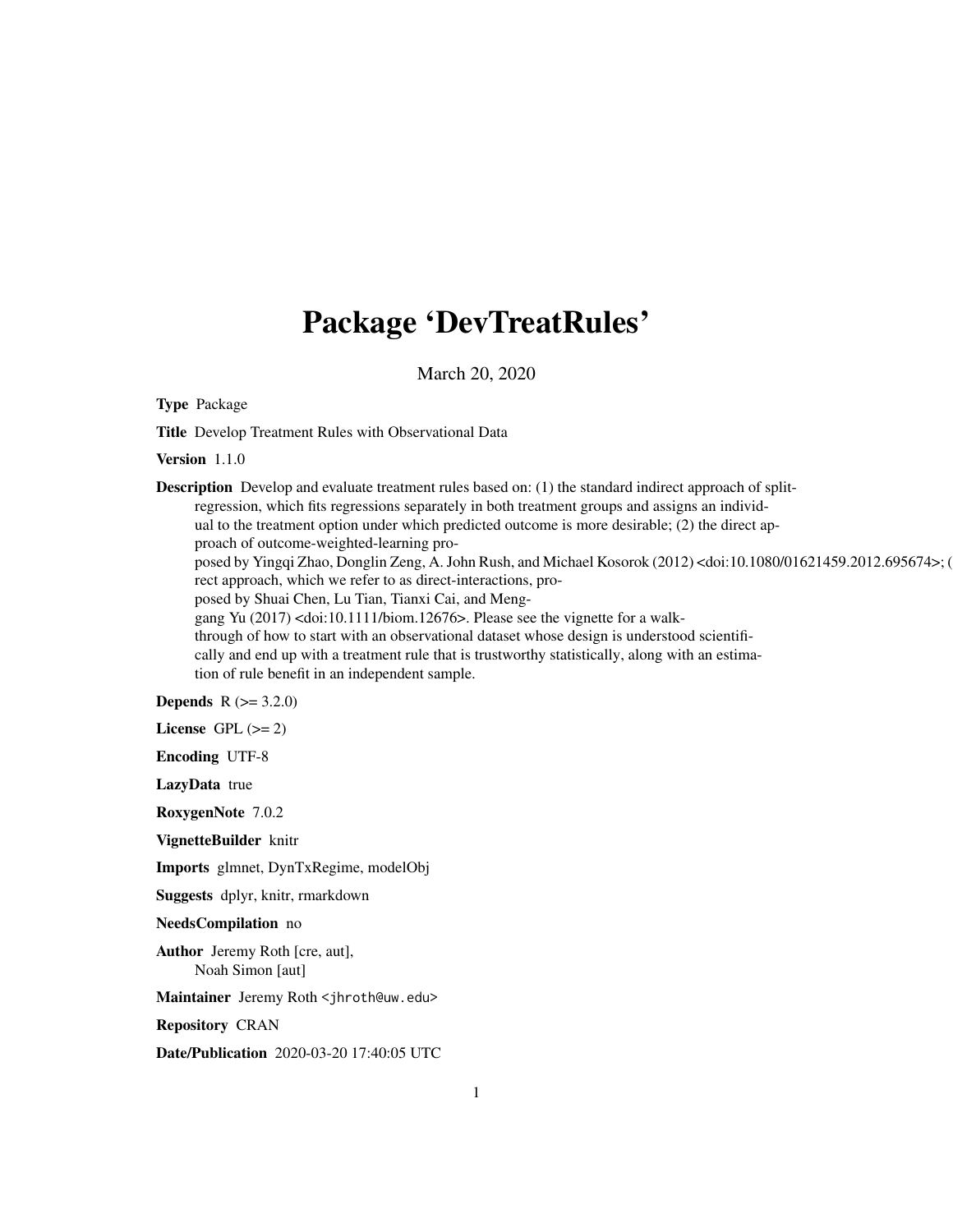### <span id="page-1-0"></span>R topics documented:

| Index |  |
|-------|--|
|       |  |
|       |  |
|       |  |
|       |  |
|       |  |
|       |  |

BuildRule *Build a Treatment Rule*

#### Description

Perform principled development of a treatment rule (using the IPW approach to account for potential confounding) on a development dataset (i.e. training set) that is independent of datasets used for model selection (i.e. validation set) and rule evaluation (i.e. test set).

#### Usage

```
BuildRule(
  development.data,
  study.design,
  prediction.approach,
  name.outcome,
  type.outcome,
  name.treatment,
  names.influencing.treatment = NULL,
  names.influencing.rule,
  desirable.outcome,
  rule.method = NULL,
  propensity.method,
  additional.weights = rep(1, nrow(development.data)),
  truncate.propensity.score = TRUE,
  truncate.propensity.score.threshold = 0.05,
  type.observation.weights = NULL,
  propensity.k.cv.folds = 10,
  rule.k.cv.folds = 10,
  lambda.choice = c("min", "1se"),OWL.lambda.seq = NULL,
  OWL.kernel = "linear",
  OWL.kparam.seq = NULL,
  OWL.cvFolds = 10,
  OWL.verbose = TRUE,
  OWL.framework.shift.by.min = TRUE,
  direct.interactions.center.continuous.Y = TRUE,
```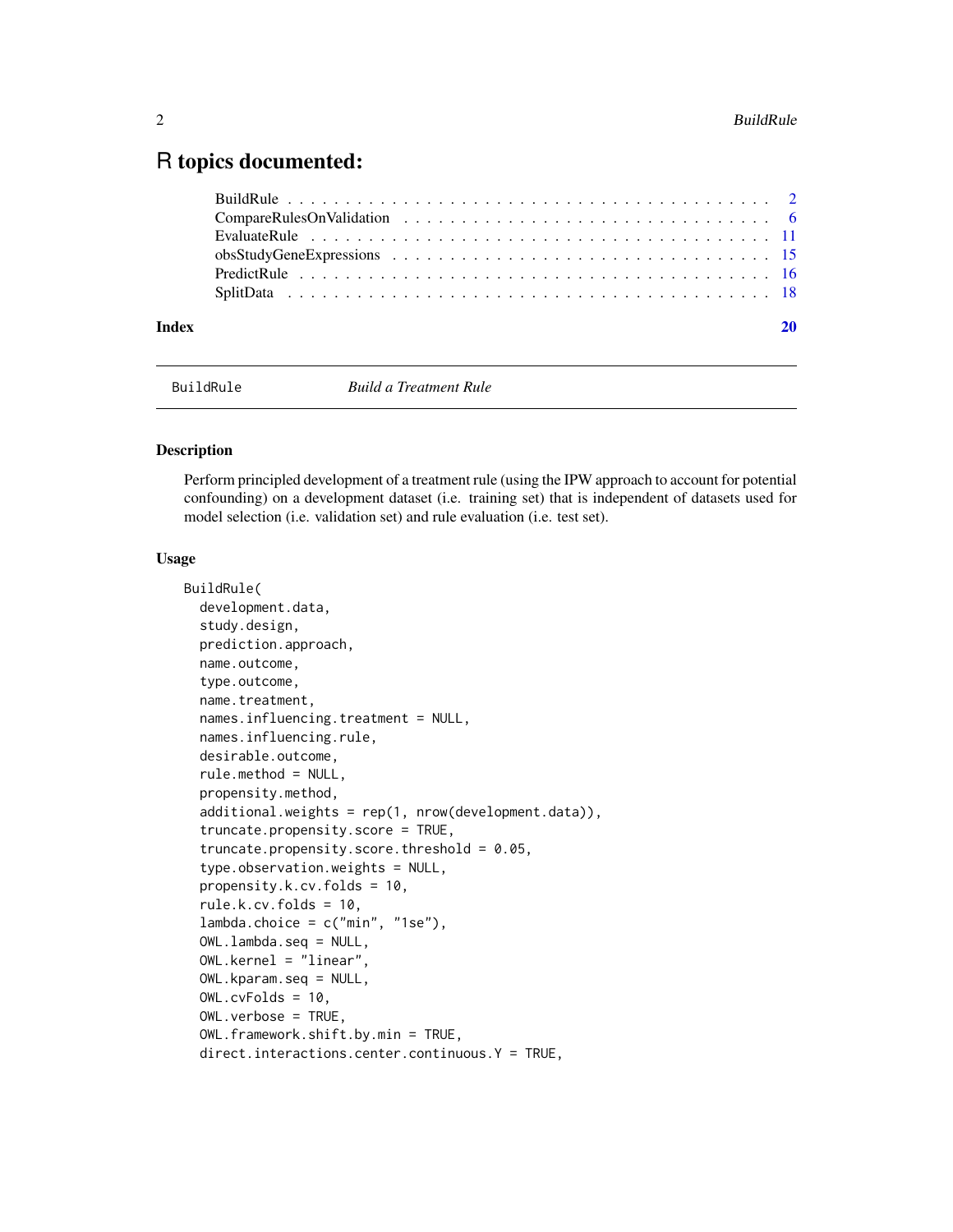#### BuildRule 3

```
direct.interactions.exclude.A.from.penalty = TRUE
)
```
#### Arguments

development.data

- A data frame representing the \*development\* dataset (i.e. training set) used for building a treatment rule.
- study.design Either 'observational', 'RCT', or 'naive'. For the observational design, the function uses inverse-probability-of-treatment observation weights (IPW) based on estimated propensity scores with predictors names.influencing.treatment; for the RCT design, the function uses IPW based on propensity scores equal to the observed sample proportions; for the naive design, all observation weights will be uniformly equal to 1.

#### prediction.approach

One of 'split.regression', 'direct.interactions', 'OWL', or 'OWL.framework'.

- name.outcome A character indicating the name of the outcome variable in development.data.
- type.outcome Either 'binary' or 'continuous', the form of name.outcome.
- name.treatment A character indicating the name of the treatment variable in development.data.
- names.influencing.treatment

A character vector (or single element) indicating the names of the variables in development.data that are expected to influence treatment assignment in the current dataset. Required for study.design='observational'.

#### names.influencing.rule

A character vector (or single element) indicating the names of the variables in development.data that may influence response to treatment and are expected to be observed in future clinical settings.

#### desirable.outcome

A logical equal to TRUE if higher values of the outcome are considered desirable (e.g. for a binary outcome, a 1 is more desirable than a 0). The  $OWL$ . framework and OWL prediction approaches require a desirable outcome.

rule.method One of 'glm.regression', 'lasso', or 'ridge'. For type.outcome='binary', 'glm.regression' leads to logistic regression; for a type.outcome='continuous', 'glm.regression' specifies linear regression. This is the underlying regression model used to develop the treatment rule.

#### propensity.method

One of 'logistic.regression', 'lasso', or 'ridge'. This is the underlying regression model used to estimate propensity scores for study.design='observational'.

#### additional.weights

A numeric vector of observation weights that will be multiplied by IPW weights in the rule development stage, with length equal to the number of rows in development. data. This can be used, for example, to account for a non-representative sampling design or to apply an IPW adjustment for missingness. The default is a vector of 1s.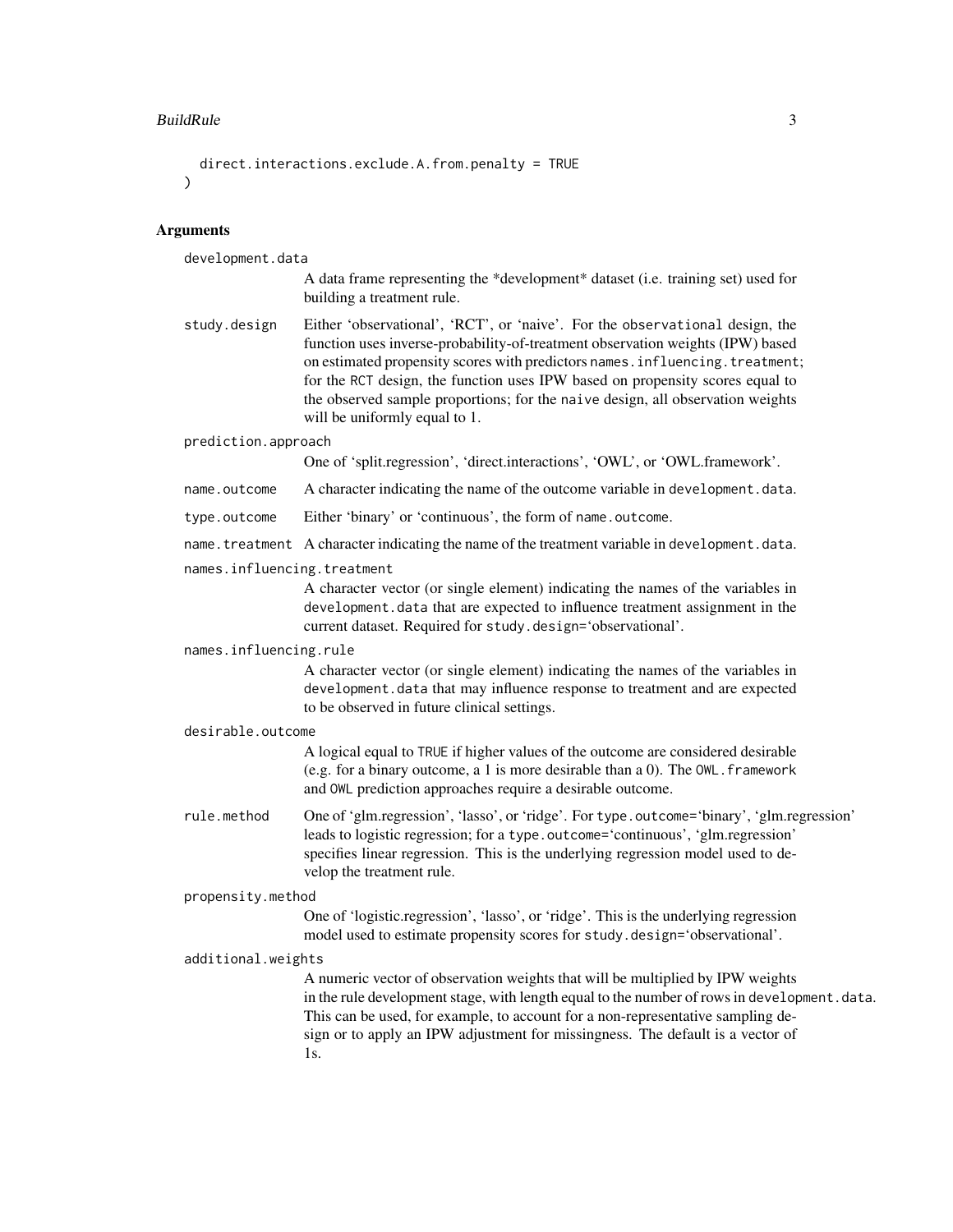4 BuildRule

#### truncate.propensity.score

A logical variable dictating whether estimated propensity scores less than truncate.propensity.score. away from 0 or 1 should be truncated to be no more than truncate.propensity.score.threshold away from 0 or 1.

#### truncate.propensity.score.threshold

A numeric value between 0 and 0.25.

#### type.observation.weights

Default is NULL, but other choices are 'IPW.L', 'IPW.L.and.X', and 'IPW.ratio', where L indicates names.influencing.treatment, X indicates names.influencing.rule. The default behavior is to use the 'IPW.ratio' observation weights (propensity score based on X divided by propensity score based on L and X) for prediction. approach='split.regress and to use 'IPW.L' observation weights (inverse of propensity score based on L) for the 'direct.interactions', 'OWL', and 'OWL.framework' prediction approaches.

#### propensity.k.cv.folds

An integer specifying how many folds to use for K-fold cross-validation that chooses the tuning parameters when propensity.method is 'lasso' or 'ridge'. Default is 10.

#### rule.k.cv.folds

An integer specifying how many folds to use for K-fold cross-validation that chooses the tuning parameter when rule.method is lasso or 'ridge'. Default is 10.

- lambda.choice Either 'min' or '1se', corresponding to the s argument in predict.cv.glmnet() from the glmnet package. Only used when propensity.method or rule.method is 'lasso' or 'ridge'. Default is 'min'.
- OWL.lambda.seq Used when prediction.approach='OWL', a numeric vector that corresponds to the lambdas argument in the owl() function from the DynTxRegime package. Defaults to  $2$ <sup> $\degree$ </sup>seq( $-5,5,1$ ).
- OWL.kernel Used when prediction.approach='OWL', a character equal to either 'linear' or 'radial'. Corresponds to the kernel argument in the owl() function from the DynTxRegime package. Default is 'linear'.
- OWL.kparam.seq Used when prediction.approach='OWL' and OWL.kernel='radial'. Corresponds to the kparam argument in the owl() function from the DynTxRegime package. Defaults to  $2$ ^seq(-10,10,1).
- OWL.cvFolds Used when prediction.approach='OWL', an integer corresponding to the cvFolds argument in the owl() function from the DynTxRegime package. Defaults to 10.
- OWL. verbose Used when prediction.approach='OWL', a logical corresponding to the verbose argument in the owl() function from the DynTxRegime package. Defaults to TRUE.

OWL.framework.shift.by.min

Logical, set to TRUE by default in recognition of our empirical observation that, with a continuous outcome, OWL framework performs far better in simulation studies when the outcome was shifted to have a minimum of just above 0.

direct.interactions.center.continuous.Y

Logical, set to TRUE by default in recognition of our empirical observation that, with a continuous outcome, direct-interactions performed far better in simulation studies when the outcome was mean-centered.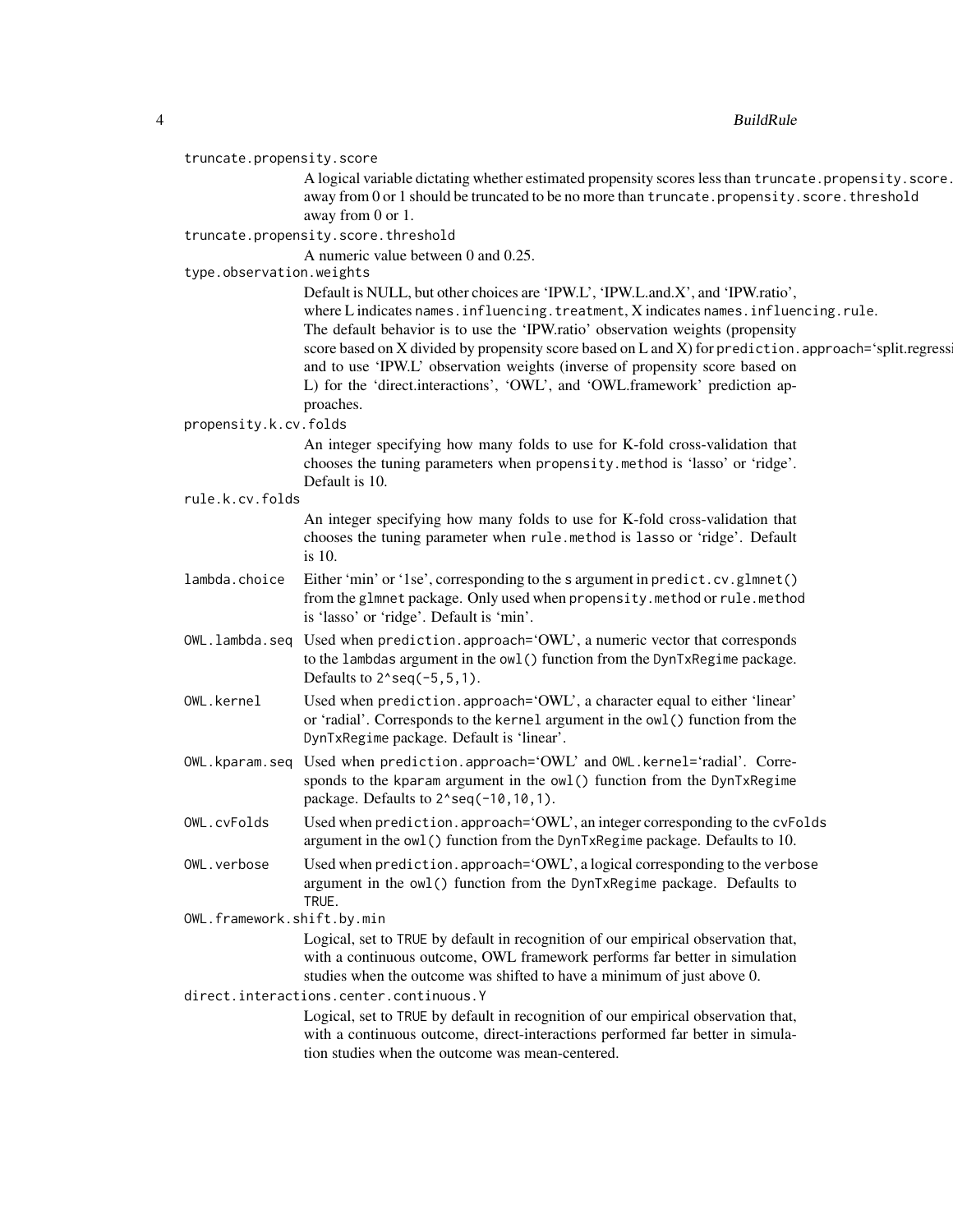direct.interactions.exclude.A.from.penalty

Logical, set to TRUE by default in recognition of our empirical observation that, with a continuous outcome and lasso/ridge used specified as the rule.method, direct-interactions performed far better in simulation studies when the coefficient corresponding to the treatment variable was excluded from the penalty function.

#### Value

A list with some combination of the following components (depending on specified prediction.approach)

- type.outcome: The type.outcome specified above (used by other functions that are based on BuildRule())
- prediction.approach: The prediction.approach specified above (used by other functions that are based on BuildRule())
- rule.method: The rule.method specified above (used by other functions that are based on BuildRule())
- lambda.choice: The lambda.choice specified above (used by other functions that are based on BuildRule())
- propensity. score. object: A list containing the relevant regression object from propensity score estimation. The list has two elements for type. observation.weights='IPW.ratio' (the default for prediction.approach='split.regression'), has one element for type.observation.weights='IPW.L' (the default for 'OWL', 'OWL.framework' and 'direct.interactions'), has one element when type.observation.weights='IPW.L.and.X', and is simply equal to NA if study.design='RCT' (in which case propensity score would just be the inverse of sample proportion receiving treatment).
- owl.object: For prediction.approach='OWL' only, the object returned by the owl() function in the DynTxRegime package.
- observation.weights: The observation weights used for estimating the treatment rule
- rule.object: For prediction.approach='OWL.framework' or prediction.approach='direct.interactions', the regression object returned from treatment rule estimation (to which the coef() function could be applied, for example)
- rule.object.control: For prediction.approach='split.regression' the regression object returned from treatment rule estimation (to which the coef() function could be applied, for example) that estimates the outcome variable for individuals who do not receive treatment.
- rule.object.treatment: For prediction.approach='split.regression' the regression object returned from treatment rule estimation (to which the coef() function could be applied, for example) that estimates the outcome variable for individuals who do receive treatment.

#### **References**

- Yingqi Zhao, Donglin Zeng, A. John Rush & Michael R. Kosorok (2012) Estimating individualized treatment rules using outcome weighted learning. Journal of the American Statistical Association, 107:499 1106–1118.
- Shuai Chen, Lu Tian, Tianxi Cai, Menggang Yu (2017) A general statistical framework for subgroup identification and comparative treatment scoring. Biometrics, 73:4: 1199–1209.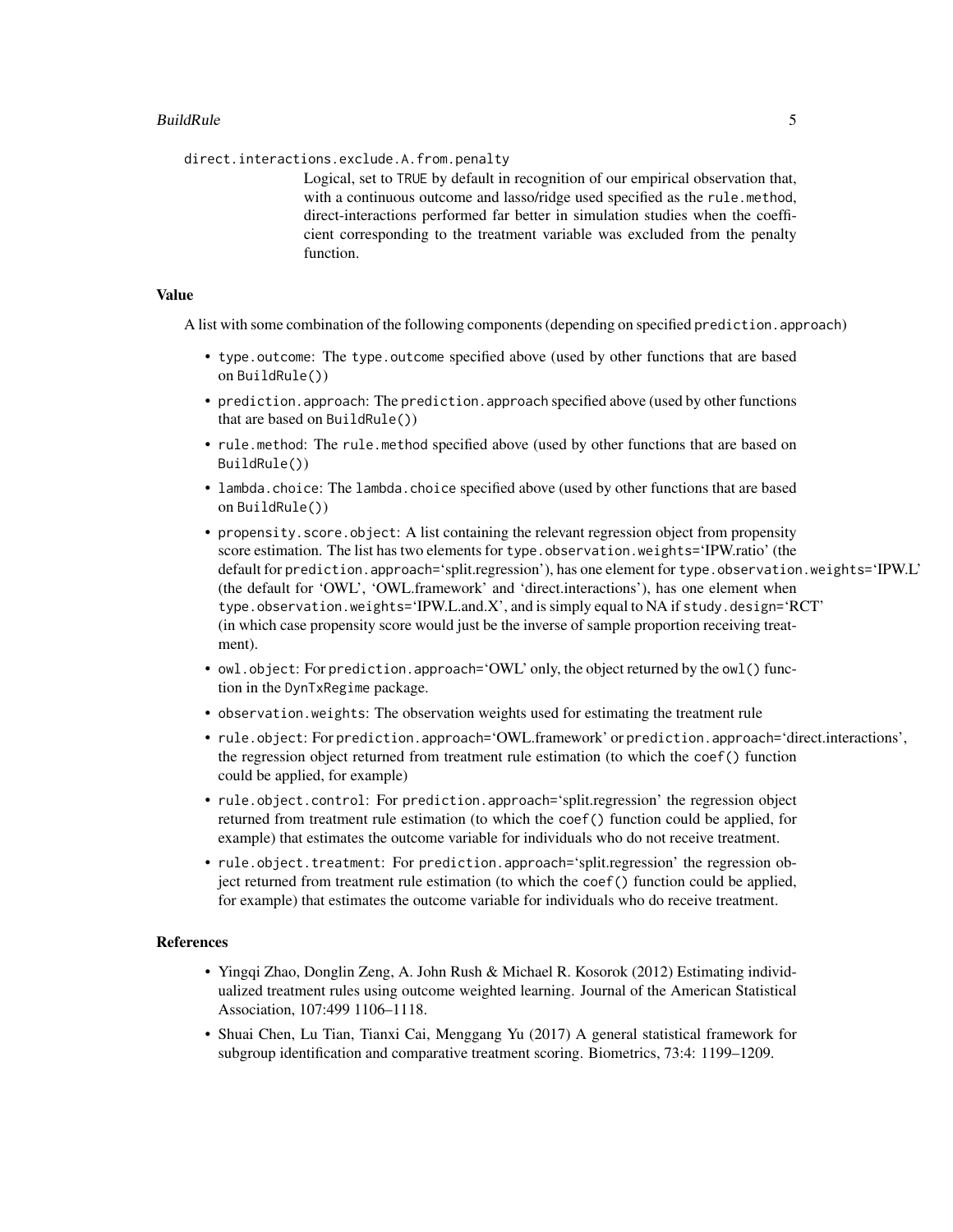- <span id="page-5-0"></span>• Lu Tian, Ash A. Alizadeh, Andrew J. Gentles, Robert Tibshirani (2014) A simple method for estimating interactions between a treatment and a large number of covariates. Journal of the American Statistical Association, 109:508: 1517–1532.
- Jeremy Roth and Noah Simon (2019). Using propensity scores to develop and evaluate treatment rules with observational data (Manuscript in progress)
- Jeremy Roth and Noah Simon (2019). Elucidating outcome-weighted learning and its comparison to split-regression: direct vs. indirect methods in practice. (Manuscript in progress)

#### Examples

```
set.seed(123)
example.split <- SplitData(data=obsStudyGeneExpressions,
                                     n.sets=3, split.proportions=c(0.5, 0.25, 0.25))
development.data <- example.split[example.split$partition == "development",]
one.rule <- BuildRule(development.data=development.data,
                     study.design="observational",
                     prediction.approach="split.regression",
                     name.outcome="no_relapse",
                     type.outcome="binary",
                     desirable.outcome=TRUE,
                     name.treatment="intervention",
                     names.influencing.treatment=c("prognosis", "clinic", "age"),
                     names.influencing.rule=c("age", paste0("gene_", 1:10)),
                     propensity.method="logistic.regression",
                     rule.method="glm.regression")
coef(one.rule$rule.object.control)
coef(one.rule$rule.object.treatment)
```
CompareRulesOnValidation

*Build treatment rules on a development dataset and evaluate performance on an independent validation dataset*

#### Description

In many practical settings, BuildRule() has limited utility because it requires the specification of a single value in its prediction.approach argument (even if there is no prior knowledge about which of the split-regression, OWL framework, and direct-interactions approaches will perform best) and a single value for the 'propensity.score' and 'rule.method' arguments (even if there is no prior knowledge about whether standard or penalized GLM will perform best). CompareRulesOnValidation() supports model selection in these settings by essentially looping over calls to BuildRule() for different combinations of split-regression/OWL framework/direct-interactions and standard/lasso/ridge regression to simultaneously build the rules on a development dataset and evaluate them on an independent validation dataset.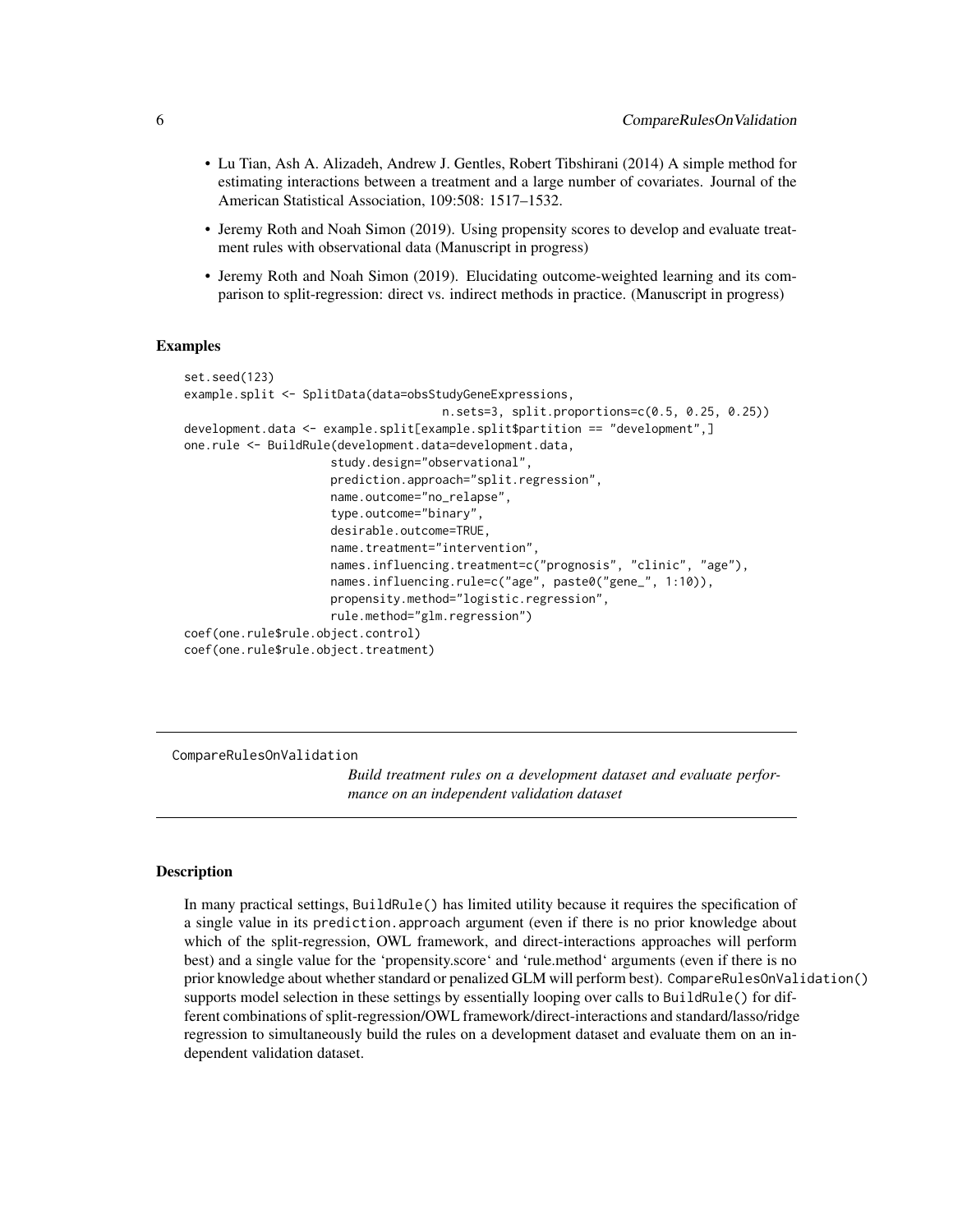#### Usage

```
CompareRulesOnValidation(
  development.data,
  validation.data,
 vec.approaches = c("split.regression", "OWL.framework", "direct.interactions"),
  vec.rule.methods = c("glm.regression", "lasso", "ridge"),
  vec.propensity.methods = "logistic.regression",
  study.design.development,
  name.outcome.development,
  type.outcome.development,
  name.treatment.development,
  names.influencing.treatment.development,
  names.influencing.rule.development,
  desirable.outcome.development,
  additional.weights.development = rep(1, nrow(development.data)),
  study.design.validation = study.design.development,
  name.outcome.validation = name.outcome.development,
  type.outcome.validation = type.outcome.development,
  name.treatment.validation = name.treatment.development,
 names.influencing.treatment.validation = names.influencing.treatment.development,
  names.influencing.rule.validation = names.influencing.rule.development,
  desirable.outcome.validation = desirable.outcome.development,
  clinical.threshold.validation = 0,
  propensity.method.validation = "logistic.regression",
  additional.weights.validation = rep(1, nrow(validation.data)),
  truncate.propensity.score = TRUE,
  truncate.propensity.score.threshold = 0.05,
  type.observation.weights = NULL,
  propensity.k.cv.folds = 10,
  rule.k.cv.folds = 10,
  lambda.choice = c("min", "1se"),OWL.lambda.seq = NULL,
  OWL.kernel = "linear",
  OWL.kparam.seq = NULL,
  OWL.cvFolds = 10,
  OWL.verbose = TRUE,
  OWL.framework.shift.by.min = TRUE,
  direct.interactions.center.continuous.Y = TRUE,
  direct.interactions.exclude.A.from.penalty = TRUE,
  bootstrap.CI = FALSE,
  bootstrap.CI.replications = 100
```
#### Arguments

)

development.data

A data frame representing the \*development\* dataset used to build treatment rules.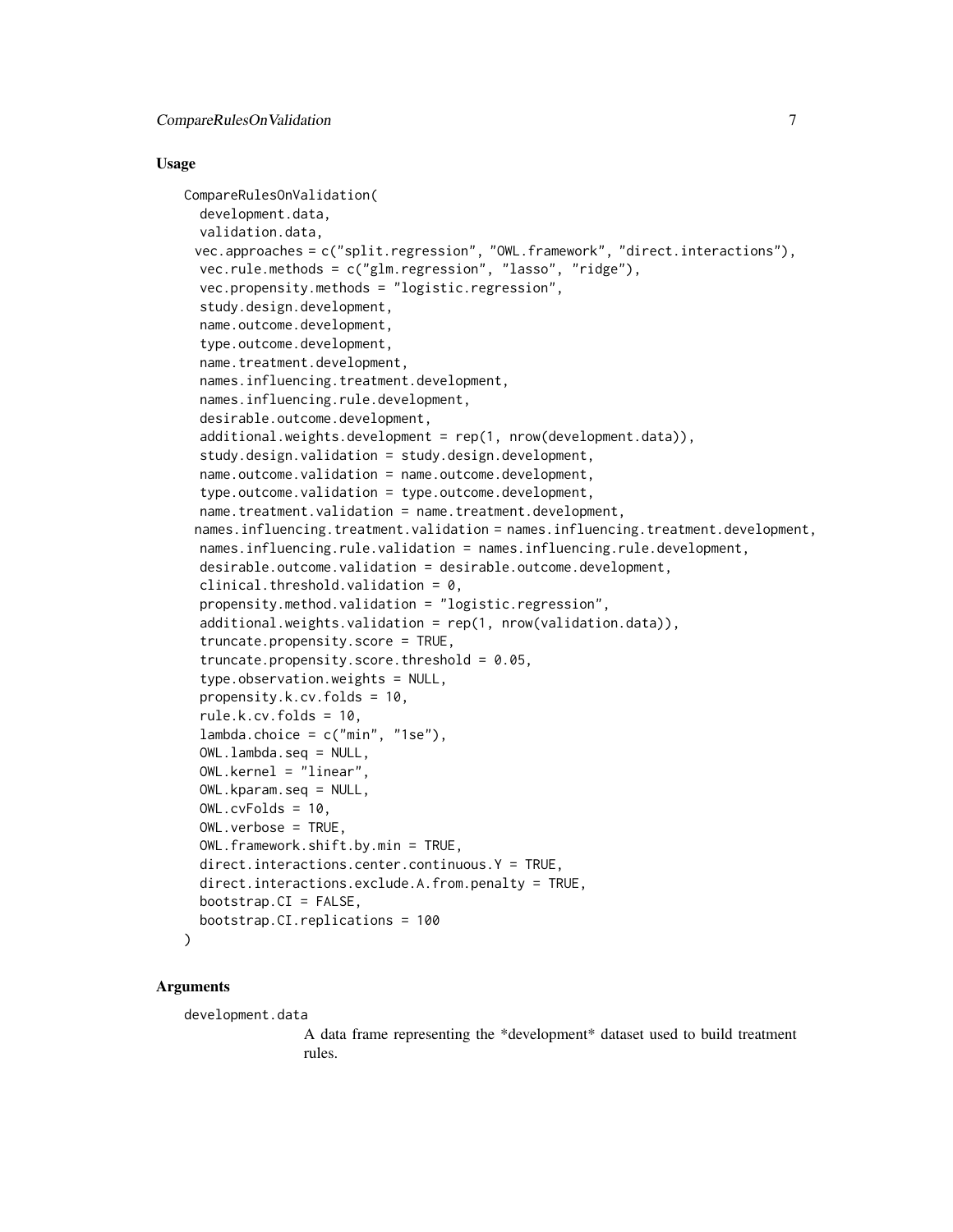| validation.data                         |                                                                                                      |                                                                                                                                                                                                       |  |  |
|-----------------------------------------|------------------------------------------------------------------------------------------------------|-------------------------------------------------------------------------------------------------------------------------------------------------------------------------------------------------------|--|--|
|                                         |                                                                                                      | A data frame representing the independent *validation* dataset used to estimate                                                                                                                       |  |  |
|                                         |                                                                                                      | the performance of treatment rules built on the development dataset.                                                                                                                                  |  |  |
|                                         |                                                                                                      | vec.approaches A character vector (or element) indicating the values of the prediction.approach<br>to be used for building the rule with BuildRule(). Default is c('split.regression', 'OWL.framework |  |  |
|                                         | vec.rule.methods                                                                                     |                                                                                                                                                                                                       |  |  |
|                                         |                                                                                                      | A character vector (or element) indicating the values of the rule.method to be                                                                                                                        |  |  |
|                                         |                                                                                                      | used for building the rule with BuildRule(). Default is c('glm. regression', 'lasso', 'ridge').                                                                                                       |  |  |
|                                         | vec.propensity.methods                                                                               |                                                                                                                                                                                                       |  |  |
|                                         |                                                                                                      | A character vector (or element) indicating the values of propensity.method to                                                                                                                         |  |  |
|                                         |                                                                                                      | be used for building the rule with Build.Rule(). Default is 'logistic.regression'                                                                                                                     |  |  |
|                                         |                                                                                                      | to allow for estimation of bootstrap-based CIs.                                                                                                                                                       |  |  |
|                                         | study.design.development                                                                             |                                                                                                                                                                                                       |  |  |
|                                         |                                                                                                      | Either 'observational', 'RCT', or 'naive', representing the study design on the<br>development dataset. For the observational design, the function will use                                           |  |  |
|                                         |                                                                                                      | inverse-probability-of-treatment observation weights (IPW) based on estimated                                                                                                                         |  |  |
|                                         |                                                                                                      | propensity scores with predictors names. influencing. treatment; for the RCT                                                                                                                          |  |  |
|                                         |                                                                                                      | design, the function will use IPW based on propensity scores equal to the ob-                                                                                                                         |  |  |
|                                         |                                                                                                      | served sample proportions; for the naive design, all observation weights will be                                                                                                                      |  |  |
|                                         |                                                                                                      | uniformly equal to 1.                                                                                                                                                                                 |  |  |
|                                         | name.outcome.development                                                                             |                                                                                                                                                                                                       |  |  |
|                                         |                                                                                                      | A character indicating the name of the outcome variable in development.data.                                                                                                                          |  |  |
|                                         | type.outcome.development                                                                             |                                                                                                                                                                                                       |  |  |
|                                         |                                                                                                      | Either 'binary' or 'continuous', the form of name.outcome.development.                                                                                                                                |  |  |
| name.treatment.development              |                                                                                                      |                                                                                                                                                                                                       |  |  |
|                                         |                                                                                                      | A character indicating the name of the treatment variable in development.data.                                                                                                                        |  |  |
| names.influencing.treatment.development |                                                                                                      |                                                                                                                                                                                                       |  |  |
|                                         |                                                                                                      | A character vector (or element) indicating the names of the variables in development.data                                                                                                             |  |  |
|                                         |                                                                                                      | that are expected to influence treatment assignment in the current dataset. Re-                                                                                                                       |  |  |
|                                         |                                                                                                      | quired for study.design.development='observational'.                                                                                                                                                  |  |  |
|                                         |                                                                                                      | names.influencing.rule.development                                                                                                                                                                    |  |  |
|                                         |                                                                                                      | A character vector (or element) indicating the names of the variables in development . data<br>that may influence response to treatment and are expected to be observed in fu-                        |  |  |
|                                         |                                                                                                      | ture clinical settings.                                                                                                                                                                               |  |  |
| desirable.outcome.development           |                                                                                                      |                                                                                                                                                                                                       |  |  |
|                                         |                                                                                                      | A logical equal to TRUE if higher values of the outcome on development, data                                                                                                                          |  |  |
|                                         |                                                                                                      | are considered desirable (e.g. for a binary outcome, a 1 is more desirable than                                                                                                                       |  |  |
|                                         |                                                                                                      | a 0). The OWL. framework and OWL prediction approaches require a desirable                                                                                                                            |  |  |
|                                         |                                                                                                      | outcome.                                                                                                                                                                                              |  |  |
|                                         | additional.weights.development                                                                       |                                                                                                                                                                                                       |  |  |
|                                         |                                                                                                      | A numeric vector of observation weights that will be multiplied by IPW weights                                                                                                                        |  |  |
|                                         |                                                                                                      | in the rule development stage, with length equal to the number of rows in development. data.                                                                                                          |  |  |
|                                         |                                                                                                      | This can be used, for example, to account for a non-representative sampling de-                                                                                                                       |  |  |
|                                         | sign or an IPW adjustment for missingness. The default is a vector of 1s.<br>study.design.validation |                                                                                                                                                                                                       |  |  |
|                                         |                                                                                                      | Either 'observational', 'RCT', or 'naive', representing the study design on the                                                                                                                       |  |  |
|                                         |                                                                                                      | development dataset. Default is the value of study.design.development.                                                                                                                                |  |  |
|                                         |                                                                                                      |                                                                                                                                                                                                       |  |  |
|                                         |                                                                                                      |                                                                                                                                                                                                       |  |  |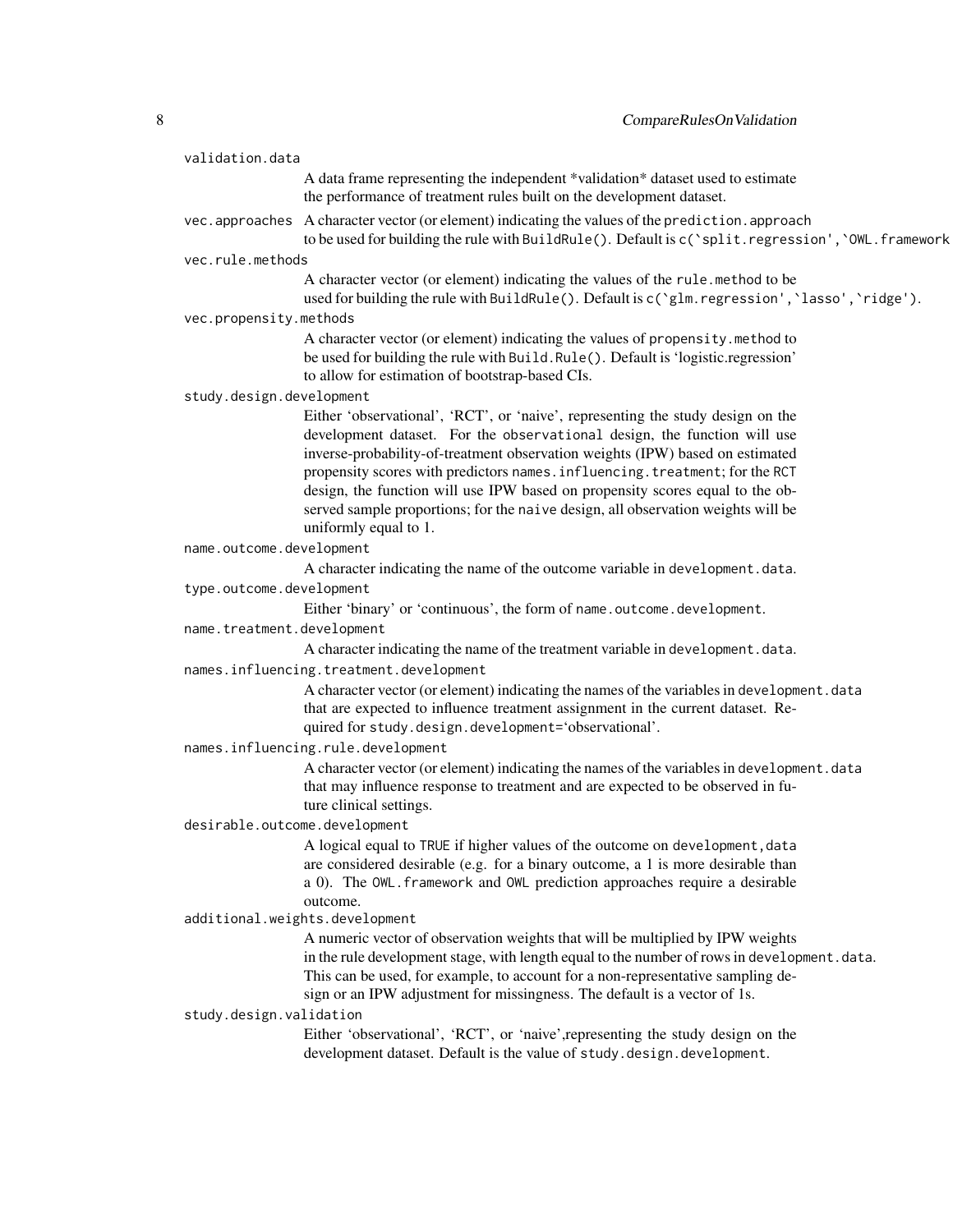name.outcome.validation

A character indicating the name of the outcome variable in validation.data. Default is the value of name.outcome.development.

type.outcome.validation

Either 'binary' or 'continuous', the form of name.outcome.validation. Default is the value of type.outcome.development.

name.treatment.validation

A character indicating the name of the treatment variable in validation.data. Default is the value of name.treatment.development

names.influencing.treatment.validation

A character vector (or element) indicating the names of the variables in validation.data that are expected to influence treatment assignment in validation.data. Required for Required for study.design.validation='observational'. Default is the value of names.influencing.treatment.development.

names.influencing.rule.validation

A character vector (or element) indicating the names of the variables in validation.data that may influence response to treatment and are expected to be observed in future clinical settings. Default is the value of names. influencing.rule.development

desirable.outcome.validation

A logical equal to TRUE if higher values of the outcome on validation,data are considered desirable (e.g. for a binary outcome, a 1 is more desirable than a 0). The OWL.framework and OWL prediction approaches require a desirable outcome. Default is the value of desirable.outcome.development

clinical.threshold.validation

A numeric equal to a positive number above which the predicted outcome under treatment must be superior to the predicted outcome under control for treatment to be recommended. Only used when BuildRuleObject was specified and derived from the split-regression or direct-interactions approach. Default is 0.

propensity.method.validation

One of 'logistic.regression', 'lasso', or 'ridge'. This is the underlying regression model used to estimate propensity scores (for study.design='observational' on validation.data. If bootstrap.CI=TRUE, then propensity.method must be 'logistic.regression'. Default is 'logistic.regression' to allow for estimation of bootstrap-based CIs.

additional.weights.validation

A numeric vector of observation weights that will be multiplied by IPW weights in the rule evaluation stage, with length equal to the number of rows in validation.data. This can be used, for example, to account for a non-representative sampling design or an IPW adjustment for missingness. The default is a vector of 1s.

truncate.propensity.score

A logical variable dictating whether estimated propensity scores less than truncate.propensity.score. away from 0 or 1 should be truncated to be truncate.propensity.score.threshold away from 0 or 1.

truncate.propensity.score.threshold

A numeric value between 0 and 0.25.

#### type.observation.weights

Default is NULL, but other choices are 'IPW.L', 'IPW.L.and.X', and 'IPW.ratio', where L indicates the names.influencing.treatment variables, X indicates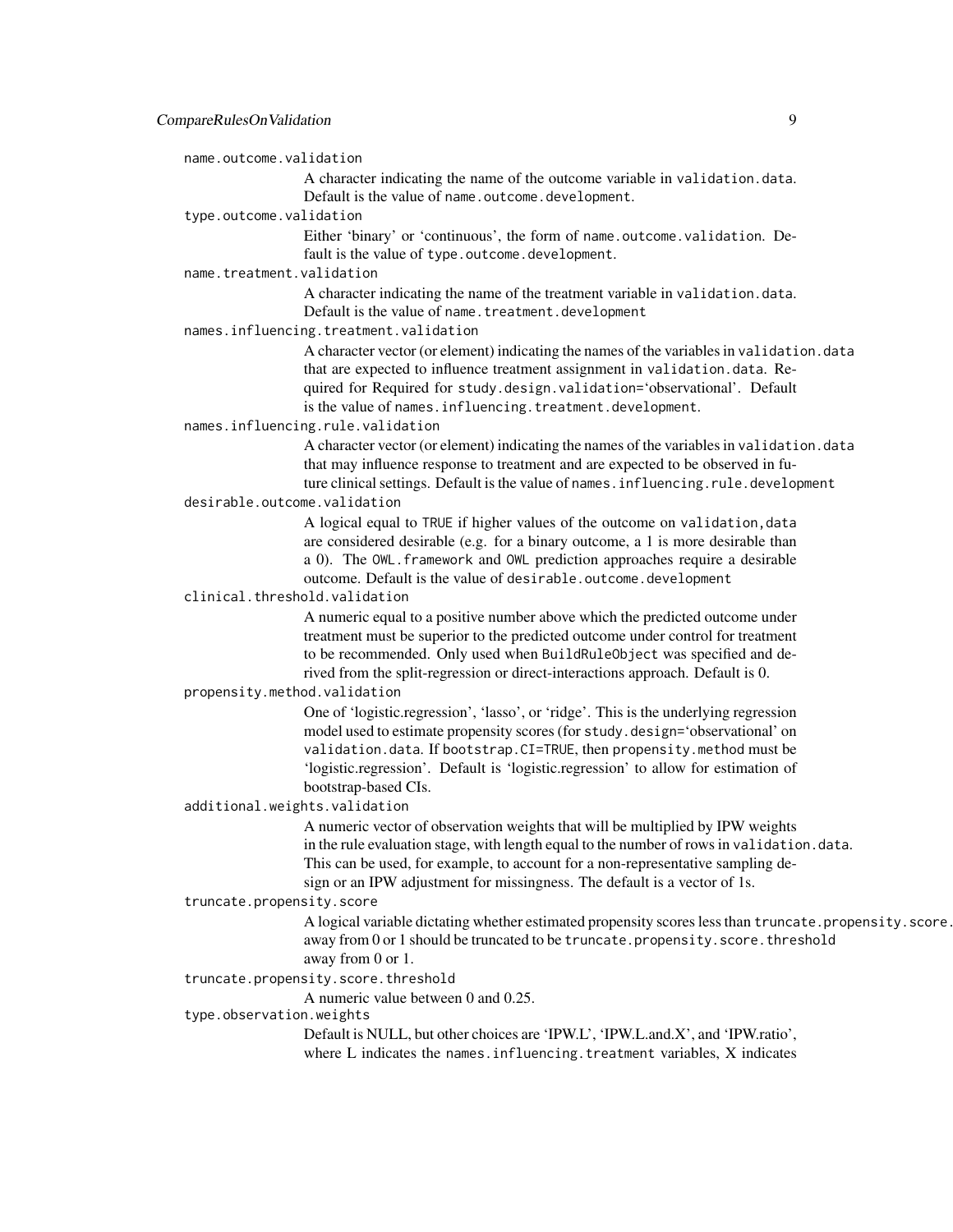|                            | the names.influencing.rule variables. The default behavior is to use the<br>'IPW.ratio' observation weights (propensity score based on X divided by propen-<br>sity score based on L and X) for prediction. approach='split.regression' and<br>to use 'IPW.L' observation weights (inverse of propensity score based on L) for<br>the 'direct.interactions', 'OWL', and 'OWL.framework' prediction approaches. |
|----------------------------|----------------------------------------------------------------------------------------------------------------------------------------------------------------------------------------------------------------------------------------------------------------------------------------------------------------------------------------------------------------------------------------------------------------|
| propensity.k.cv.folds      |                                                                                                                                                                                                                                                                                                                                                                                                                |
|                            | An integer specifying how many folds to use for K-fold cross-validation that<br>chooses the tuning parameter when propensity.method is 'lasso' or 'ridge'.<br>Default is 10.                                                                                                                                                                                                                                   |
| rule.k.cv.folds            |                                                                                                                                                                                                                                                                                                                                                                                                                |
|                            | An integer specifying how many folds to use for K-fold cross-validation that<br>chooses the tuning parameter when rule.method is lasso or 'ridge'. Default<br>is 10.                                                                                                                                                                                                                                           |
| lambda.choice              | Either 'min' or '1se', corresponding to the s argument in predict.cv.glmnet()<br>from the glmnet package. Only used when propensity.method or rule.method<br>is 'lasso' or 'ridge'. Default is 'min'.                                                                                                                                                                                                          |
| OWL.lambda.seq             | Used when prediction.approach='OWL', a numeric vector that corresponds<br>to the lambdas argument in the owl() function from the DynTxRegime package.<br>Defaults to $2$ <sup><math>\text{seq}(-5, 5, 1)</math>.</sup>                                                                                                                                                                                         |
| OWL.kernel                 | Used when prediction.approach='OWL', a character equal to either 'linear'<br>or 'radial'. Corresponds to the kernel argument in the owl () function from the<br>DynTxRegime package. Default is 'linear'.                                                                                                                                                                                                      |
| OWL.kparam.seq             | Used when prediction.approach='OWL' and OWL.kernel='radial'. Corre-<br>sponds to the kparam argument in the owl() function from the DynTxRegime<br>package. Defaults to 2^seq(-10,10,1).                                                                                                                                                                                                                       |
| OWL.cvFolds                | Used when prediction. approach='OWL', an integer corresponding to the cvFolds<br>argument in the owl () function from the DynTxRegime package. Defaults to 10.                                                                                                                                                                                                                                                 |
| OWL.verbose                | Used when prediction. approach='OWL', a logical corresponding to the verbose<br>argument in the owl() function from the DynTxRegime package. Defaults to<br>TRUE.                                                                                                                                                                                                                                              |
| OWL.framework.shift.by.min |                                                                                                                                                                                                                                                                                                                                                                                                                |
|                            | Logical, set to TRUE by default in recognition of our empirical observation that,<br>with a continuous outcome, OWL framework performs far better in simulation<br>studies when the outcome was shifted to have a minimum of just above 0.                                                                                                                                                                     |
|                            | direct.interactions.center.continuous.Y                                                                                                                                                                                                                                                                                                                                                                        |
|                            | Logical, set to TRUE by default in recognition of our empirical observation that,<br>with a continuous outcome, direct-interactions performed far better in simula-<br>tion studies when the outcome was mean-centered.                                                                                                                                                                                        |
|                            | direct.interactions.exclude.A.from.penalty                                                                                                                                                                                                                                                                                                                                                                     |
|                            | Logical, set to TRUE by default in recognition of our empirical observation that,<br>with a continuous outcome and lasso/ridge used specified as the rule.method,<br>direct-interactions performed far better in simulation studies when the coeffi-<br>cient corresponding to the treatment variable was excluded from the penalty<br>function.                                                               |
| bootstrap.CI               | Logical indicating whether the ATE/ABR estimates on the validation set should<br>be accompanied by 95% confidence intervals based on the bootstrap. Default is<br>FALSE.                                                                                                                                                                                                                                       |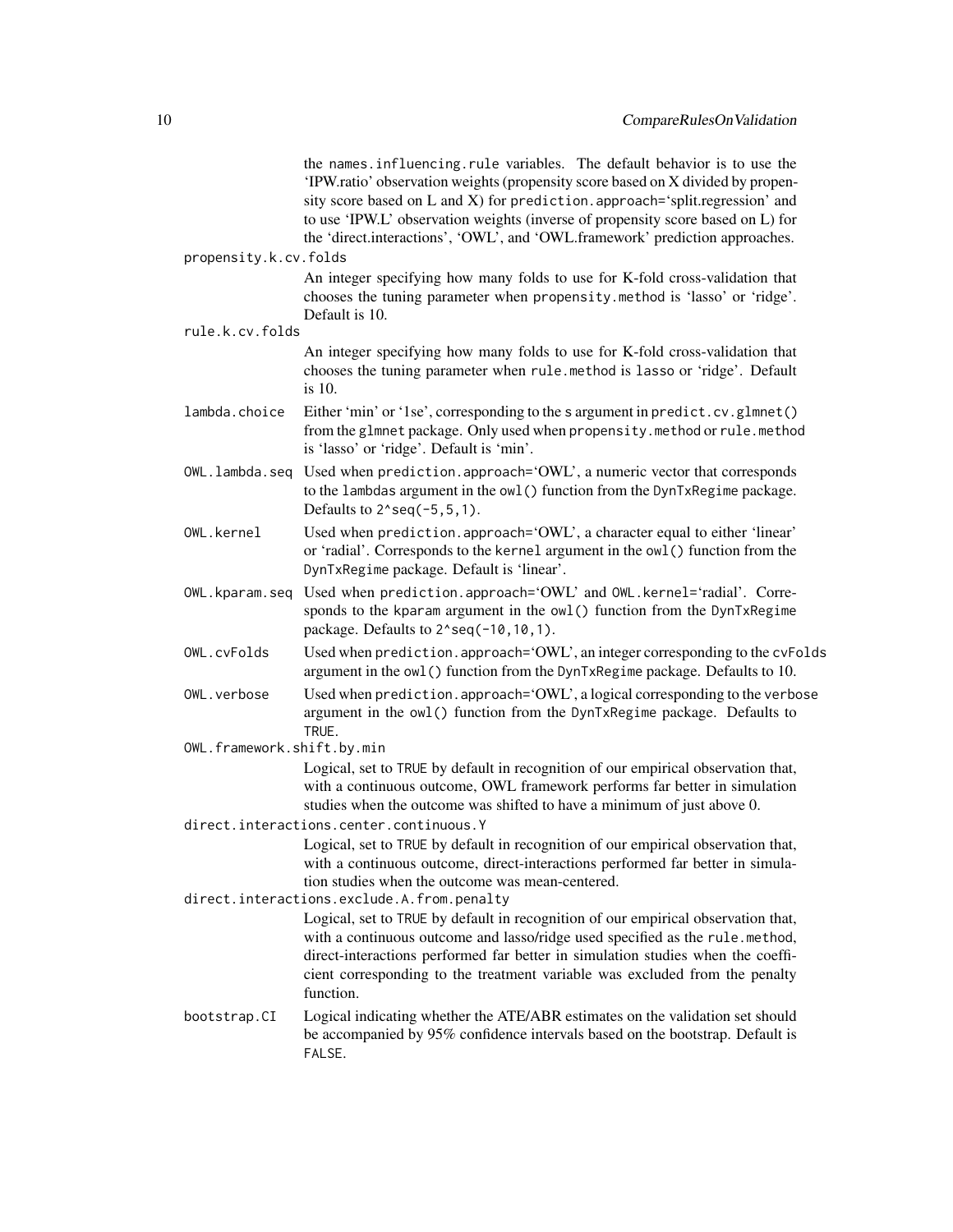<span id="page-10-0"></span>bootstrap.CI.replications

An integer specifying how many bootstrap replications should underlie the computed CIs. Default is 1000.

#### Value

A list with components:

- list.summaries: A list with number of elements equal to the length of vec.approaches. Each element is a matrix that, for a given prediction approach, shows estimated rule performance with 5 columns if bootstrap.CI=FALSE (number of test-positives, number of testnegatives, ATE in test-positives, ATE in test-negatives, ABR) for the different combinations of vec.rule.methods or 9 columns if bootstrap.CI=TRUE (those same 5 summaries plus the bounds for 95% CIs for ATE in test-positives and ATE in test-negatives) and, in the rows, the vec.propensity.methods in addition to the two naive rules (treating all observations and treating no observations).
- list.rules: A list with number of elements equal to the length of vec.approaches. Each element is another list that, for a given prediction approach, stores the object returned by BuildRule() for the different combinations of vec.rule.methods and vec.propensity.methods in the rows.

#### Examples

```
set.seed(123)
example.split <- SplitData(data=obsStudyGeneExpressions,
                                    n.sets=3, split.proportions=c(0.5, 0.25, 0.25))
development.data <- example.split[example.split$partition == "development", ]
validation.data <- example.split[example.split$partition == "validation", ]
model.selection <- CompareRulesOnValidation(development.data=development.data,
               validation.data=validation.data,
               study.design.development="observational",
           vec.approaches=c("split.regression", "OWL.framework", "direct.interactions"),
               vec.rule.methods=c("glm.regression", "lasso"),
               vec.propensity.methods="logistic.regression",
               name.outcome.development="no_relapse",
               type.outcome.development="binary",
               name.treatment.development="intervention",
               names.influencing.treatment.development=c("prognosis", "clinic", "age"),
               names.influencing.rule.development=c("age", paste0("gene_", 1:10)),
               desirable.outcome.development=TRUE)
model.selection$list.summaries$split.regression
```
EvaluateRule *Evaluate a Treatment Rule*

#### Description

Perform principled evaluation of a treatment rule (using the IPW approach to account for potential confounding) on a dataset that is independent of the development dataset on which the rule was developed, either to perform model selection (with a validation dataset) or to obtain trustworthy estimates of performance for a pre-specified treatment rule (with an evaluation dataset).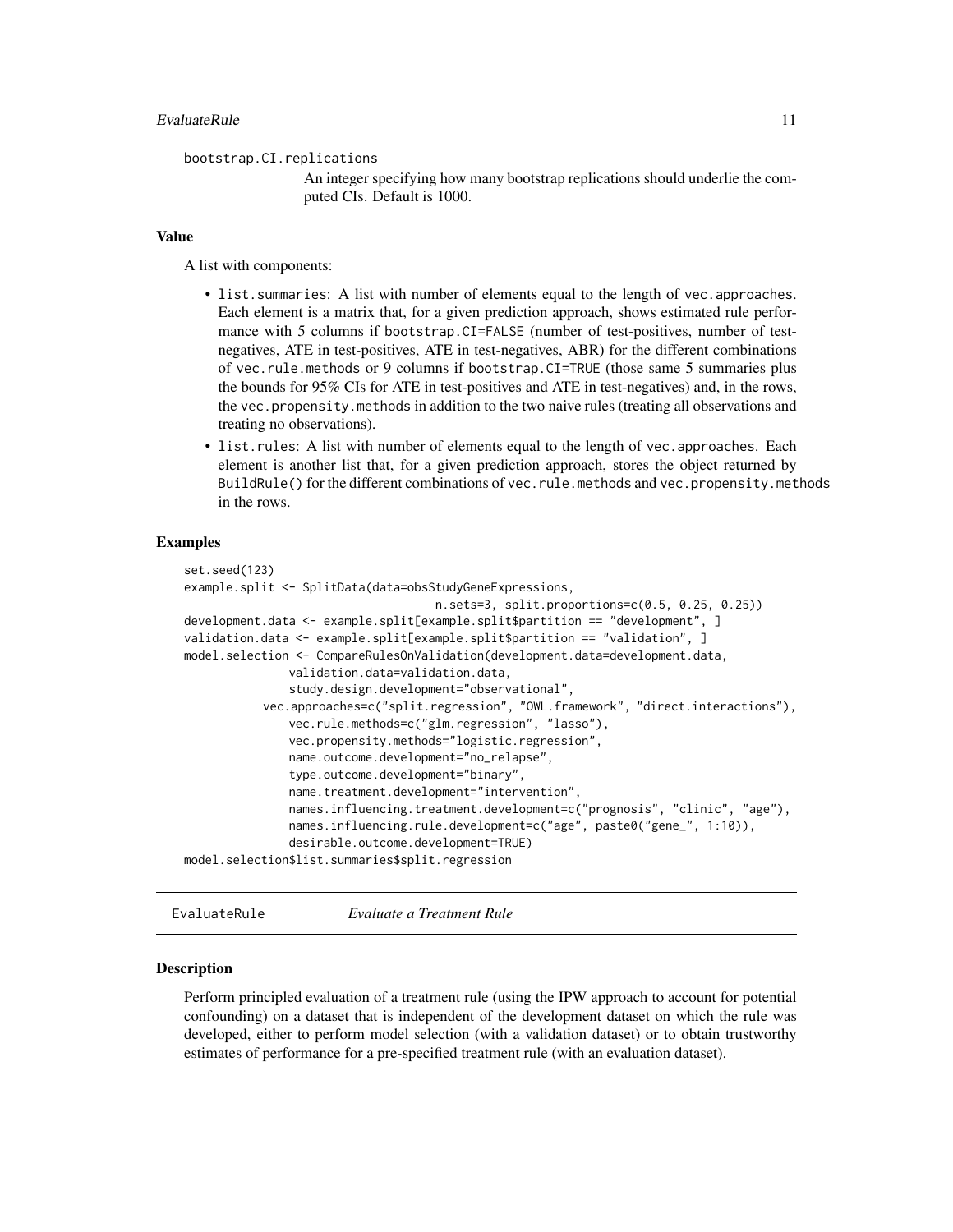#### Usage

```
EvaluateRule(
  evaluation.data,
  BuildRule.object = NULL,
  B = NULL,study.design,
  name.outcome,
  type.outcome,
  desirable.outcome,
  separate.propensity.estimation = TRUE,
  clinical.threshold = 0,
  name.treatment,
  names.influencing.treatment,
  names.influencing.rule,
  propensity.method = NULL,
  show.treat.al1 = TRUE,show.treat.none = TRUE,
  truncate.propensity.score = TRUE,
  truncate.propensity.score.threshold = 0.05,
  observation.weights = NULL,
  additional.weights = rep(1, nrow(evaluation.data)),
  lambda.choice = c("min", "1se"),
  propensity.k.cv.folds = 10,
  bootstrap.CI = FALSE,
  bootstrap.CI.replications = 1000,
  bootstrap.type = "basic"
\mathcal{L}
```
#### $\mathbf A$

| ⊾rguments        |                                                                                                                                                                                                                                                                                                                                                                       |
|------------------|-----------------------------------------------------------------------------------------------------------------------------------------------------------------------------------------------------------------------------------------------------------------------------------------------------------------------------------------------------------------------|
| evaluation.data  |                                                                                                                                                                                                                                                                                                                                                                       |
|                  | A data frame representing the *validation* or *evaluation* dataset used to esti-<br>mate the performance of a rule that was developed on an independent develop-<br>ment dataset.                                                                                                                                                                                     |
| BuildRule.object |                                                                                                                                                                                                                                                                                                                                                                       |
|                  | The object returned by the BuildRule() function. Defaults to NULL but is<br>required if a treatment rule is not provided in the B argument. Only one of<br>BuildRule.object and B should be specified.                                                                                                                                                                |
| B                | A numeric vector representing a pre-specified treatment rule, which must have<br>length equal to the number of rows in evaluation.data and elements equal<br>to 0/FALSE indicating no treatment and 1/TRUE indicating treatment. Defaults<br>to NULL but is required if BuildRule.object is not specified. Only one of<br>BuildRule.object and B should be specified. |
| study.design     | Either 'observational', 'RCT', or 'naive'. For the observational design, the<br>function will use inverse-probability-of-treatment observation weights (IPW)<br>based on estimated propensity scores with predictors names. influencing. treatment;<br>for the RCT design, the function will use IPW based on propensity scores equal to                              |
|                  |                                                                                                                                                                                                                                                                                                                                                                       |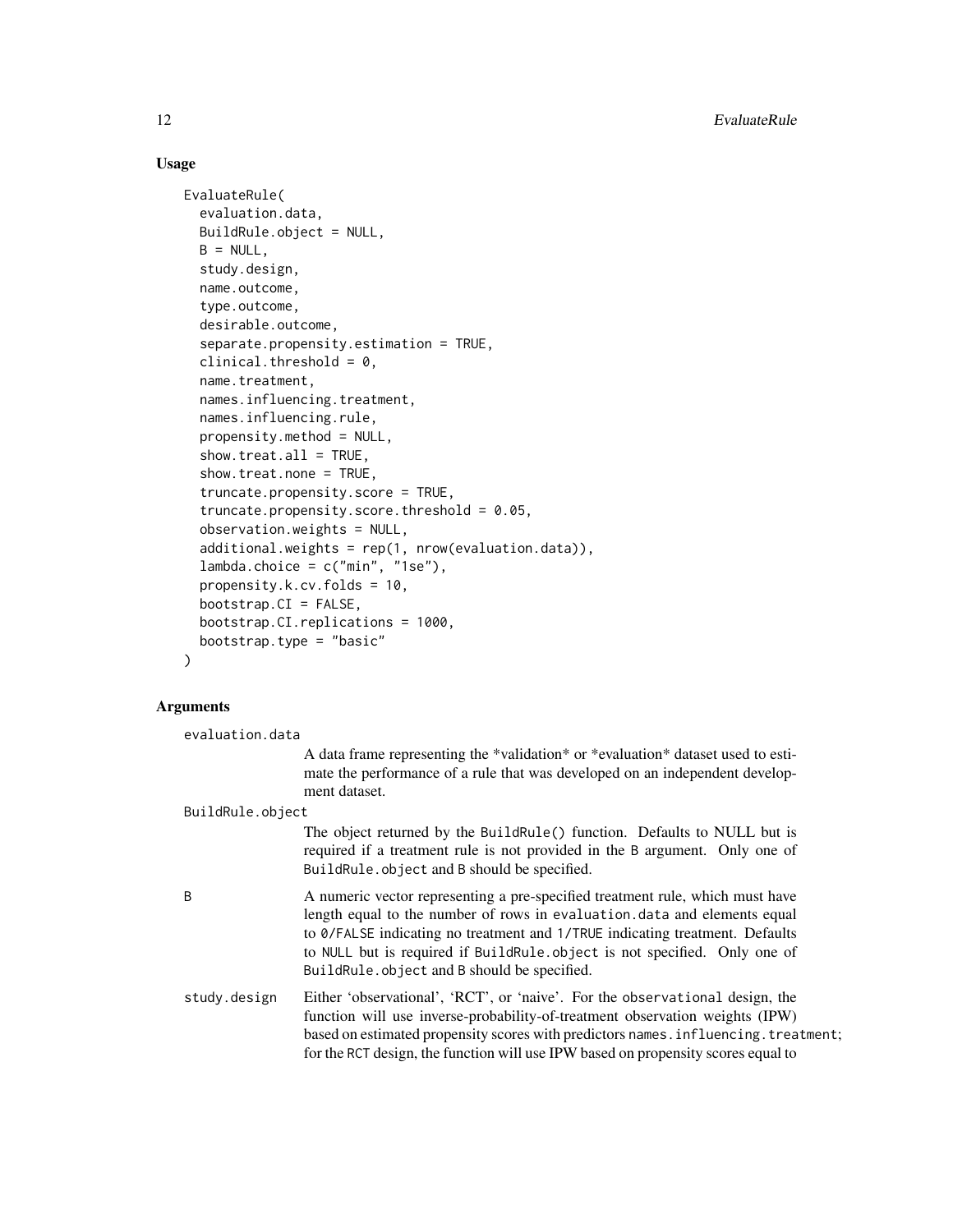#### EvaluateRule 13

the observed sample proportions; for the naive design, all observation weights will be uniformly equal to 1.

name.outcome A character indicating the name of the outcome variable in evaluation.data.

#### type.outcome Either 'binary' or 'continuous', the form of name.outcome.

#### desirable.outcome

A logical equal to TRUE if higher values of the outcome are considered desirable (e.g. for a binary outcome, 1 is more desirable than 0). The OWL.framework and OWL approaches to treatment rule estimation require a desirable outcome.

#### separate.propensity.estimation

A logical equal to TRUE if propensity scores should be estimated separately in the test-positives and test-negatives subpopulations and equal to FALSE if propensity scores should be estimated in the combined sample. Default is TRUE.

#### clinical.threshold

A numeric equal to a positive number above which the predicted outcome under treatment must be superior to the predicted outcome under control for treatment to be recommended. Only used when BuildRuleObject was specified and derived from the split-regression or direct-interactions approach. Default is 0.

name.treatment A character indicating the name of the treatment variable in evaluation.data.

#### names.influencing.treatment

A character vector (or element) indicating the names of the variables in evaluation.data that are expected to influence treatment assignment in the current dataset. Required for study.design='observational'.

#### names.influencing.rule

A character vector (or element) indicating the names of the variables in evaluation.data that may influence response to treatment and are expected to be observed in future clinical settings.

#### propensity.method

One of'logistic.regression', 'lasso', or 'ridge'. This is the underlying regression model used to estimate propensity scores (for study.design='observational'. If bootstrap.CI=TRUE, then propensity.method must be 'logistic.regression'. Defaults to NULL.

show.treat.all A logical variable dictating whether summaries for the naive rule that assigns treatment to all observations are reported, which help put the performance of the estimated treatment rule in context. Default is TRUE

#### show.treat.none

A logical variable dictating whether summaries for the naive rule that assigns treatment to no observations are reported, which help put the performance of the estimated treatment rule in context. Default is TRUE

#### truncate.propensity.score

A logical variable dictating whether estimated propensity scores less than truncate.propensity.score. away from 0 or 1 should be truncated to be truncate.propensity.score.threshold away from 0 or 1.

#### truncate.propensity.score.threshold

A numeric value between 0 and 0.25.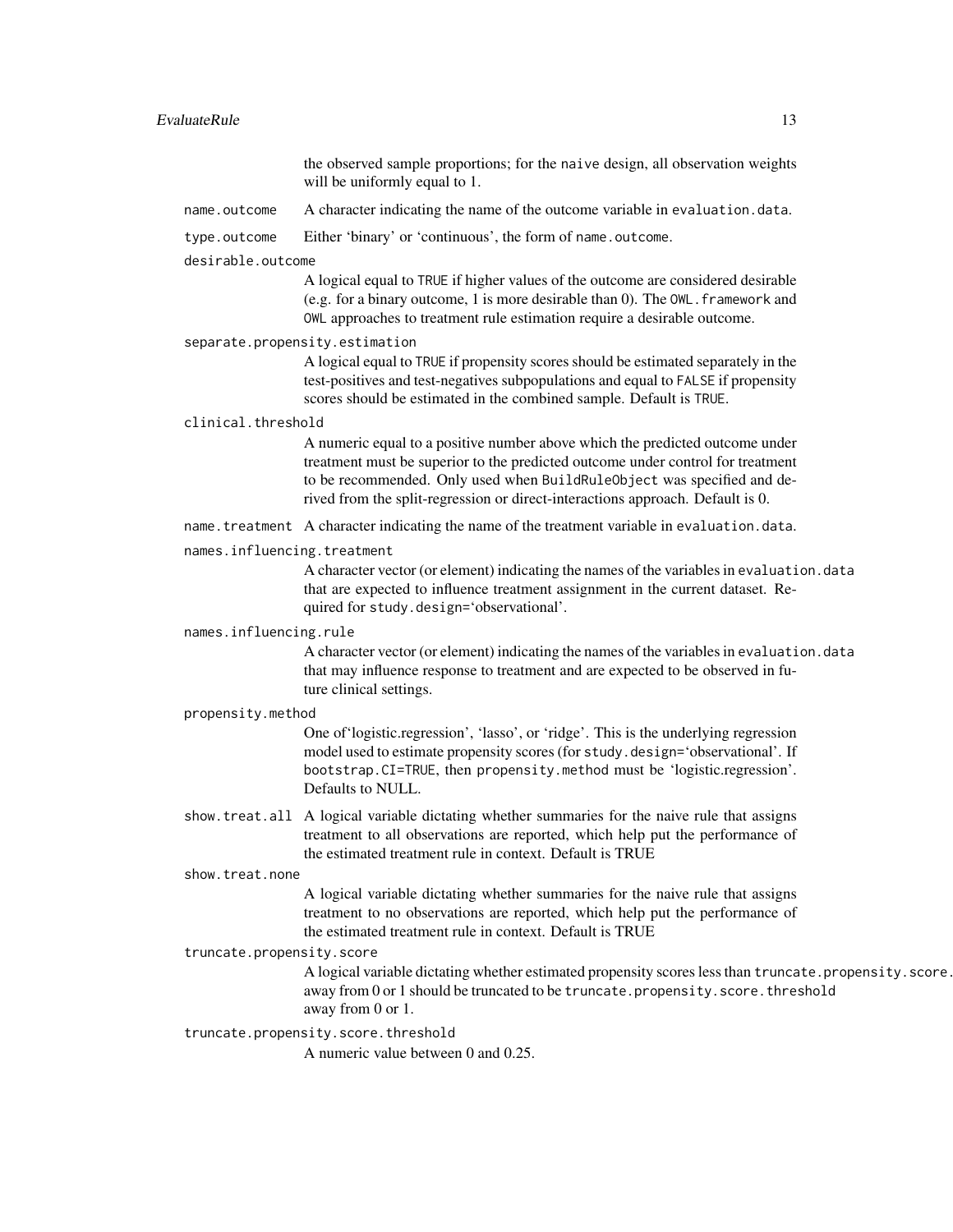A numeric vector equal to the number of rows in evaluation.data that provides observation weights to be used in place of the IPW weights estimated with propensity.method. Defaults to NULL. Only one of the propensity.method and observation.weights should be specified.

#### additional.weights

A numeric vector of observation weights that will be multiplied by IPW weights in the rule evaluation stage, with length equal to the number of rows in evaluation.data.. This can be used, for example, to account for a non-representative sampling design or to apply an IPW adjustment for missingness. The default is a vector of 1s.

lambda.choice Either 'min' or '1se', corresponding to the s argument in predict.cv.glmnet() from the glmnet package; only used when propensity.method or rule.method is 'lasso' or 'ridge'. Default is 'min'.

propensity.k.cv.folds

An integer dictating how many folds to use for K-fold cross-validation that chooses the tuning parameter when propensity.method is 'lasso' or 'ridge'. Default is 10.

bootstrap.CI Logical indicating whether the ATE/ABR estimates returned by EvaluateRule() should be accompanied by 95% confidence intervals based on the bootstrap. Default is FALSE

bootstrap.CI.replications

An integer specifying how many bootstrap replications should underlie the computed CIs. Default is 1000.

bootstrap.type One character element specifying the type of bootstrap CI that should be computed. Currently the only supported option is bootstrap.type='basic', but this may be expanded in the future.

#### Value

A list with the following components

- recommended.treatment: A numeric vector of 0s and 1s, with length equal to the number of rows in evaluation.data, where a 0 indicates treatment is not recommended and a 1 indicates treatment is recommended for the corresponding observation in evaluation.data.
- fit.object: A list consisting of one of the following: the propensity scores estimated in the test-positives and in the test-negatives (if separate.propensity.estimation=TRUE, study.design='observational', and observation.weights=NULL); the propensity scores estimated in the combined sample (if separate.propensity.estimation=FALSE, study.design='observational', and observation.weights=NULL); and simply is simply null if study.design='RCT' (in which case propensity score would just be the inverse of the sample proportion receiving treatment)
- summaries: a matrix with columns reporting the following summaries of treatment rule performance: the number of observations in evaluation.data recommended to receive treatment. (n.positives); the estimated average treatment effect among those recommended to receive treatment (ATE.positives); the number of observations in evaluation.data recommended to not receive treatment (n. negatives); the estimated average treatment effect among those recommended to not receive treatment (ATE.negatives); the estimated average benefit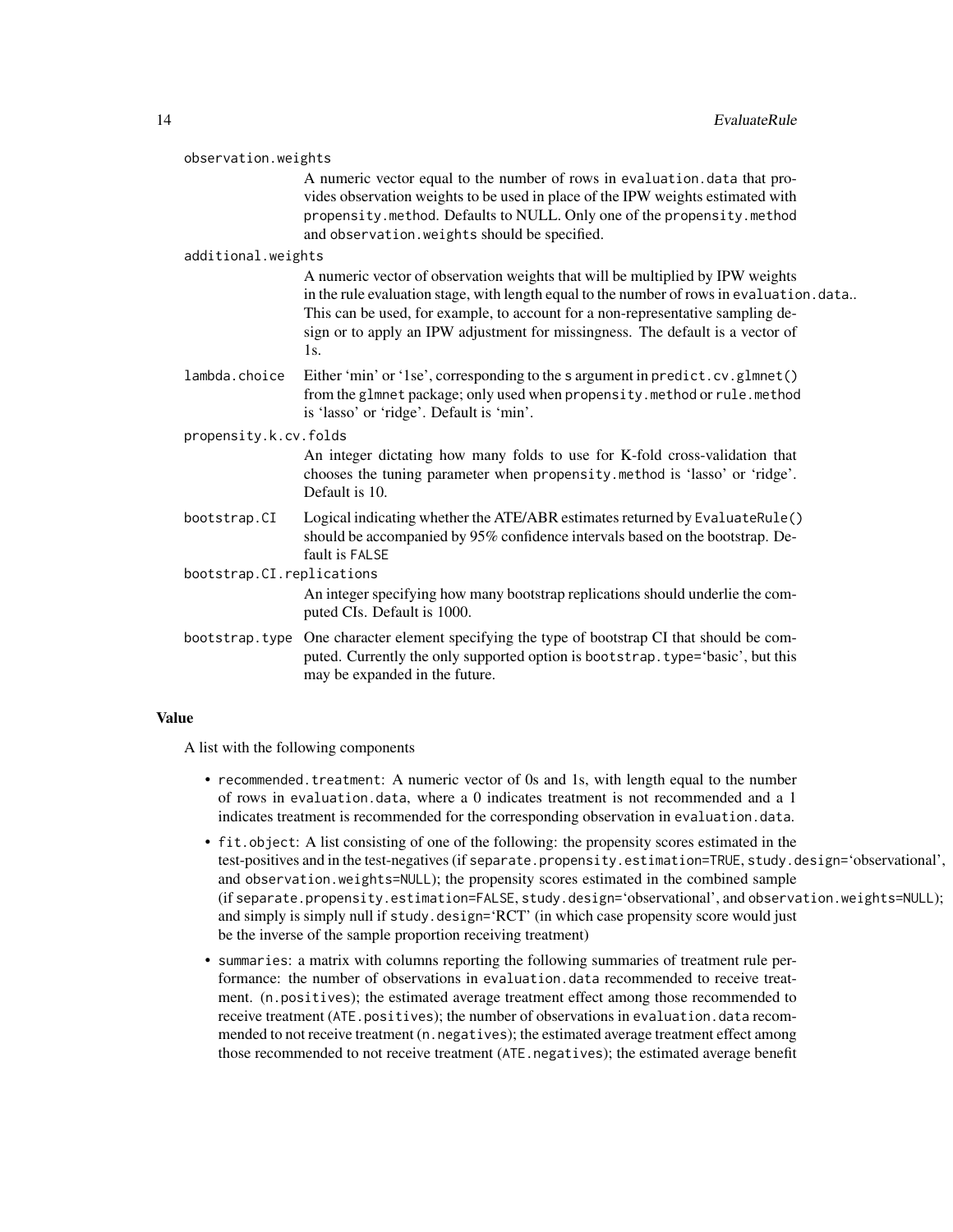<span id="page-14-0"></span>of using the rule, with the weighted average of ATE.positives and -1 \* ATE.negatives where weights are the proportions of test-positives and test-negatives (ABR). If bootstrap.CI=TRUE, then 4 additional columns are included, showing the lower bound (LB) and upper bound (UB) of the 95% CIs for ATE.positives and ATE.negatives.

#### Examples

```
set.seed(123)
example.split <- SplitData(data=obsStudyGeneExpressions,
                                     n.sets=3, split.proportions=c(0.5, 0.25, 0.25))
development.data <- example.split[example.split$partition == "development",]
validation.data <- example.split[example.split$partition == "validation",]
one.rule <- BuildRule(development.data=development.data,
                     study.design="observational",
                     prediction.approach="split.regression",
                     name.outcome="no_relapse",
                     type.outcome="binary",
                     desirable.outcome=TRUE,
                     name.treatment="intervention",
                     names.influencing.treatment=c("prognosis", "clinic", "age"),
                     names.influencing.rule=c("age", paste0("gene_", 1:10)),
                     propensity.method="logistic.regression",
                     rule.method="glm.regression")
split.validation <- EvaluateRule(evaluation.data=validation.data,
                          BuildRule.object=one.rule,
                          study.design="observational",
                          name.outcome="no_relapse",
                          type.outcome="binary",
                          desirable.outcome=TRUE,
                          name.treatment="intervention",
                          names.influencing.treatment=c("prognosis", "clinic", "age"),
                          names.influencing.rule=c("age", paste0("gene_", 1:10)),
                          propensity.method="logistic.regression",
                          bootstrap.CI=FALSE)
split.validation[c("n.positives", "n.negatives",
                       "ATE.positives", "ATE.negatives", "ABR")]
```
obsStudyGeneExpressions

*Simulated dataset for package* DevTreatRule

#### Description

Simulated observational dataset reporting an indicator of remaining relapse-free at the end of the study period (clinical outcome) along with 14 additional baseline characteristics that may influence either treatment assignment, response to treatment, or both.

#### Usage

obsStudyGeneExpressions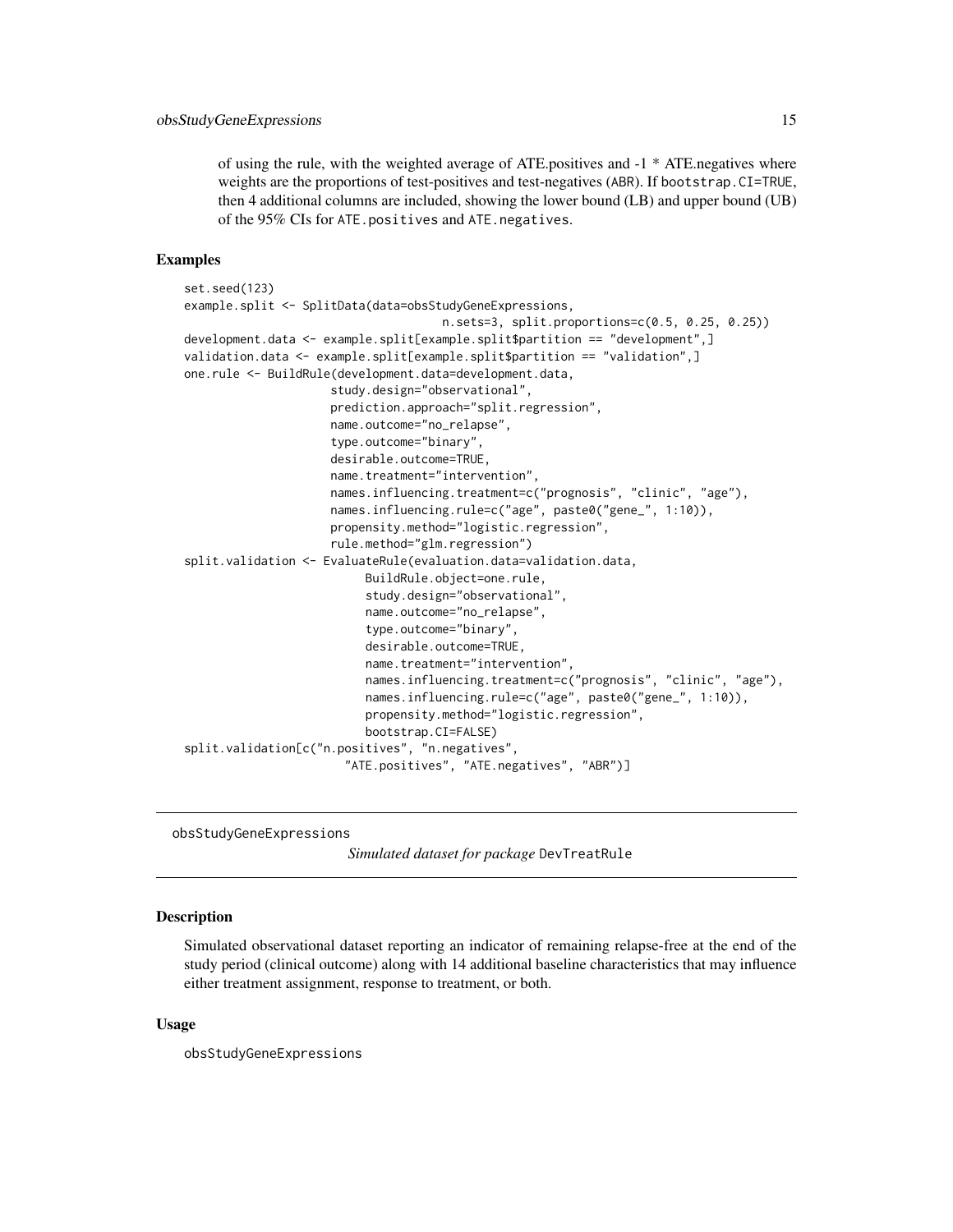<span id="page-15-0"></span>A data frame with 5000 rows and 15 variables:

- no relapse: Binary indicator of remaining relapse-free at the end of study period
- intervention: Binary indicator of receiving treatment
- prognosis: Two-level factor variable indicating whether clinic-specific measure of prognosis is "poor" or 'good"
- clinic: Ten-level factor variable indicating which of 10 clinics each observation attended
- age: Numeric variable indicating an individual's age (ranges from 40 to 65)
- gene\_1: Numeric variable representing the expression level of specific gene\_1
- gene 2: Numeric variable representing the expression level of specific gene 2
- gene\_3: Numeric variable representing the expression level of specific gene\_3
- gene\_4: Numeric variable representing the expression level of specific gene\_4
- gene\_5: Numeric variable representing the expression level of specific gene\_5
- gene\_6: Numeric variable representing the expression level of specific gene\_6
- gene\_7: Numeric variable representing the expression level of specific gene\_7
- gene\_8: Numeric variable representing the expression level of specific gene\_8
- gene\_9: Numeric variable representing the expression level of specific gene\_9
- gene\_10: Numeric variable representing the expression level of specific gene\_10

PredictRule *Get the treatment rule implied by* BuildRule()

#### Description

Map the object returned by BuildRule() to the treatment rule corresponding to a particular dataset

#### Usage

```
PredictRule(
  BuildRule.object,
 new.X,
  desirable.outcome = NULL,
 clinical.threshold = 0,
  return.predicted.response = FALSE
)
```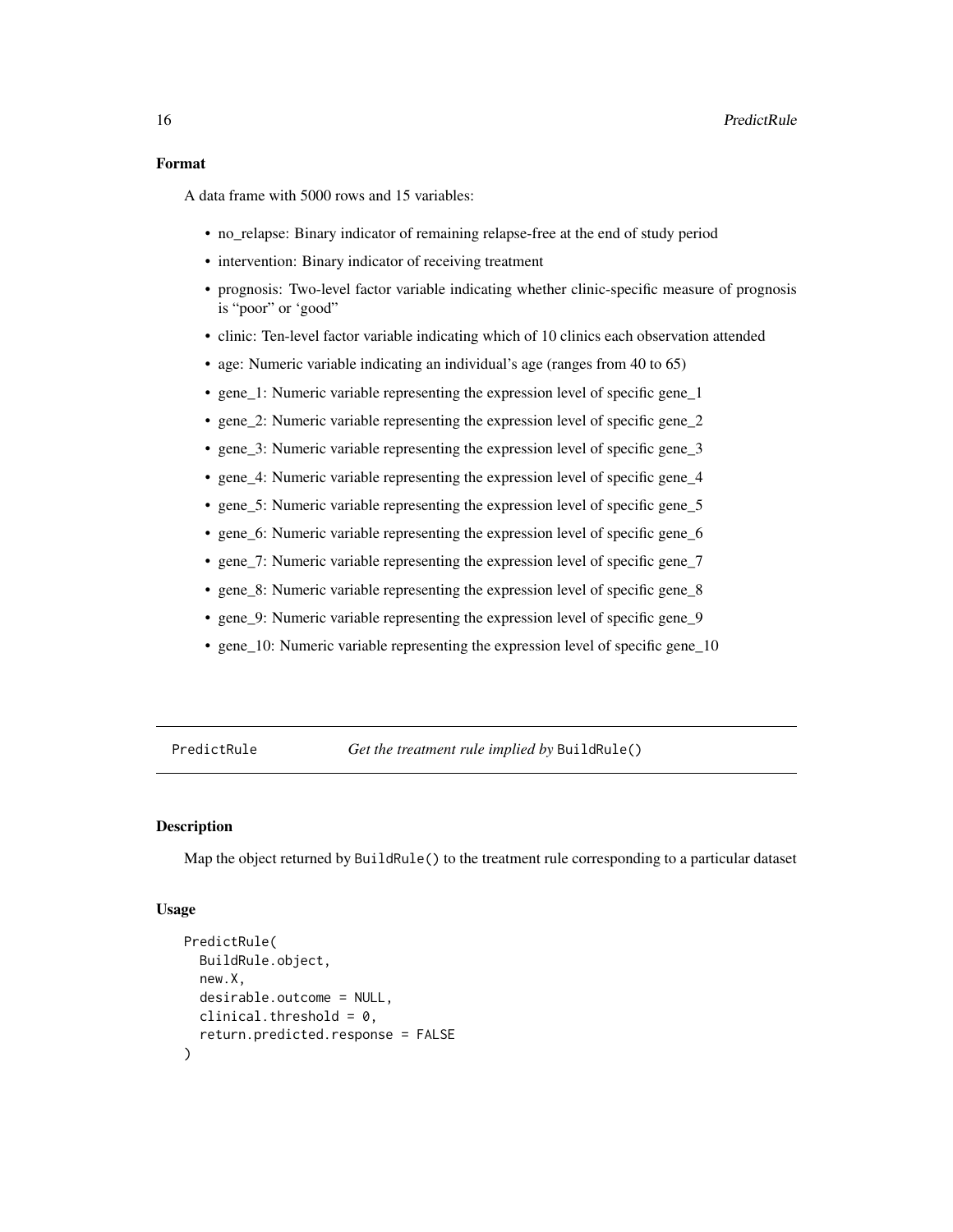#### PredictRule 17

#### **Arguments**

BuildRule.object

The object returned by the BuildRule() function.

new.X A data frame representing the dataset for which the treatment rule is desired.

desirable.outcome

A logical equal to TRUE if higher values of the outcome are considered desirable (e.g. for a binary outcome, 1 is more desirable than 0). The OWL.framework and OWL approaches to treatment rule estimation require a desirable outcome.

#### clinical.threshold

A numeric equal a positive number above which the predicted outcome under treatment must be superior to the predicted outcome under control for treatment to be recommended. Only used when BuildRuleObject was specified and derived from the split-regression or direct-interactions approach. Defaults to 0.

#### return.predicted.response

logical indicating whether the predicted response variable (for split.regression, OWL.framework, and OWL approaches) or score function (for direct.interactions) should be returned in addition to its mapping to a binary treatment recommendation. Default is FALSE.

#### Value

- If return.predicted.response=FALSE (the default), then the single object returned is a numeric vector of 0s and 1s, with length equal to the number of rows in new.X, where a 0 indicates treatment is not recommended and a 1 indicates treatment is recommended for the corresponding observation in new.X.
- If return.predicted.response=TRUE, then the object returned is a list with some combination of the following components (depending on which prediction approach underlies the BuildRule.object).
	- $-$  recommended. treatment: A numeric vector of 0s and 1s, with length equal to the number of rows in new.X, where a 0 indicates treatment is not recommended and a 1 indicates treatment is recommended for the corresponding observation in new.X.
	- predicted.outcome: A numeric vector showing the predicted values of the score function mapped to recommended.treatment. Only returned if return.predicted.response=TRUE and the approach underlying BuildRule.object. was 'direct.interactions'.
	- predicted.outcome.under.control: A numeric vector showing the predicted values of the outcome under no treatment which, along with predicted.outcome.under.treatment, corresponds to recommended.treatment. Only returned if return.predicted.response=TRUE and the approach underlying BuildRule.object. was 'split.regression'.
	- predicted.outcome.under.treatment: A numeric vector showing the predicted values of the outcome under treatment which, along with predicted.outcome.under.control, corresponds to recommended.treatment. Only returned if return.predicted.response=TRUE and the approach underlying BuildRule.object. was 'split.regression'.
	- predicted.treatment.prob: A numeric vector showing the predicted treatment probability that corresponds to recommended.treatment. Only returned if return.predicted.response=TRUE and the approach underlying BuildRule.object. was 'OWL.framework'.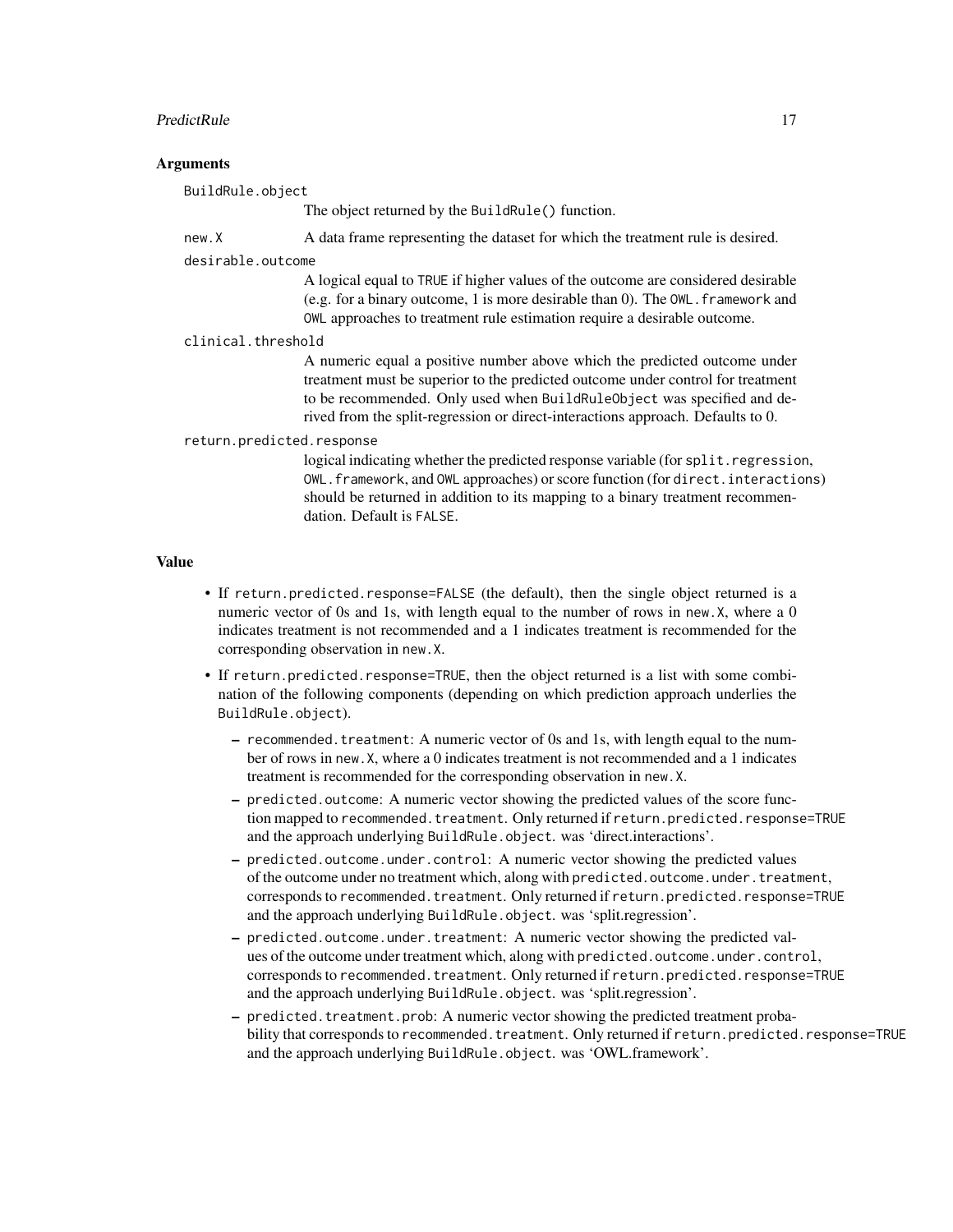#### Examples

```
set.seed(123)
example.split <- SplitData(data=obsStudyGeneExpressions,
                                     n.sets=3, split.proportions=c(0.5, 0.25, 0.25))
development.data <- example.split[example.split$partition == "development",]
validation.data <- example.split[example.split$partition == "validation",]
one.rule <- BuildRule(development.data=development.data,
                     study.design="observational",
                     prediction.approach="split.regression",
                     name.outcome="no_relapse",
                     type.outcome="binary",
                     desirable.outcome=TRUE,
                     name.treatment="intervention",
                     names.influencing.treatment=c("prognosis", "clinic", "age"),
                     names.influencing.rule=c("age", paste0("gene_", 1:10)),
                     propensity.method="logistic.regression",
                     rule.method="glm.regression")
one.prediction <- PredictRule(BuildRule.object=one.rule,
                               new.X=validation.data[, c("age", paste0("gene_", 1:10))],
                                        desirable.outcome=TRUE,
                                        clinical.threshold=0)
table(one.prediction)
```
SplitData *Partition a dataset into independent subsets*

#### Description

To get a trustworthy estimate of how a developed treatment rule will perform in independent samples drawn from the same population, it is critical that rule development be performed independently of rule evaluation. Further, it is common to perform model selection to settle on the form of the developed treatment rule and, in this case, it is essential that the ultimately chosen treatment rule is also evaluated on data that did not inform any stage of the model-building. The SplitData() function partitions a dataset so rule development/validation/evaluation (or development/evaluation if there is no model selection) can quickly be performed on independent datasets. This function is only appropriate for the simple setting where the rows in a given dataset are independent of one another (e.g. the same individuals are not represented with multiple rows).

#### Usage

```
SplitData(data, n.sets = c(3, 2), split.proportions = NULL)
```
#### Arguments

| data   | A data frame representing the *development* dataset used for building a treat-<br>ment rule                                                                                   |
|--------|-------------------------------------------------------------------------------------------------------------------------------------------------------------------------------|
| n.sets | A numeric/integer equal to either 3 (if a development/validation/evaluation par-<br>tition is desired) or 2 (if there is no model-selection and only a development/evaluation |
|        | partition is desired).                                                                                                                                                        |

<span id="page-17-0"></span>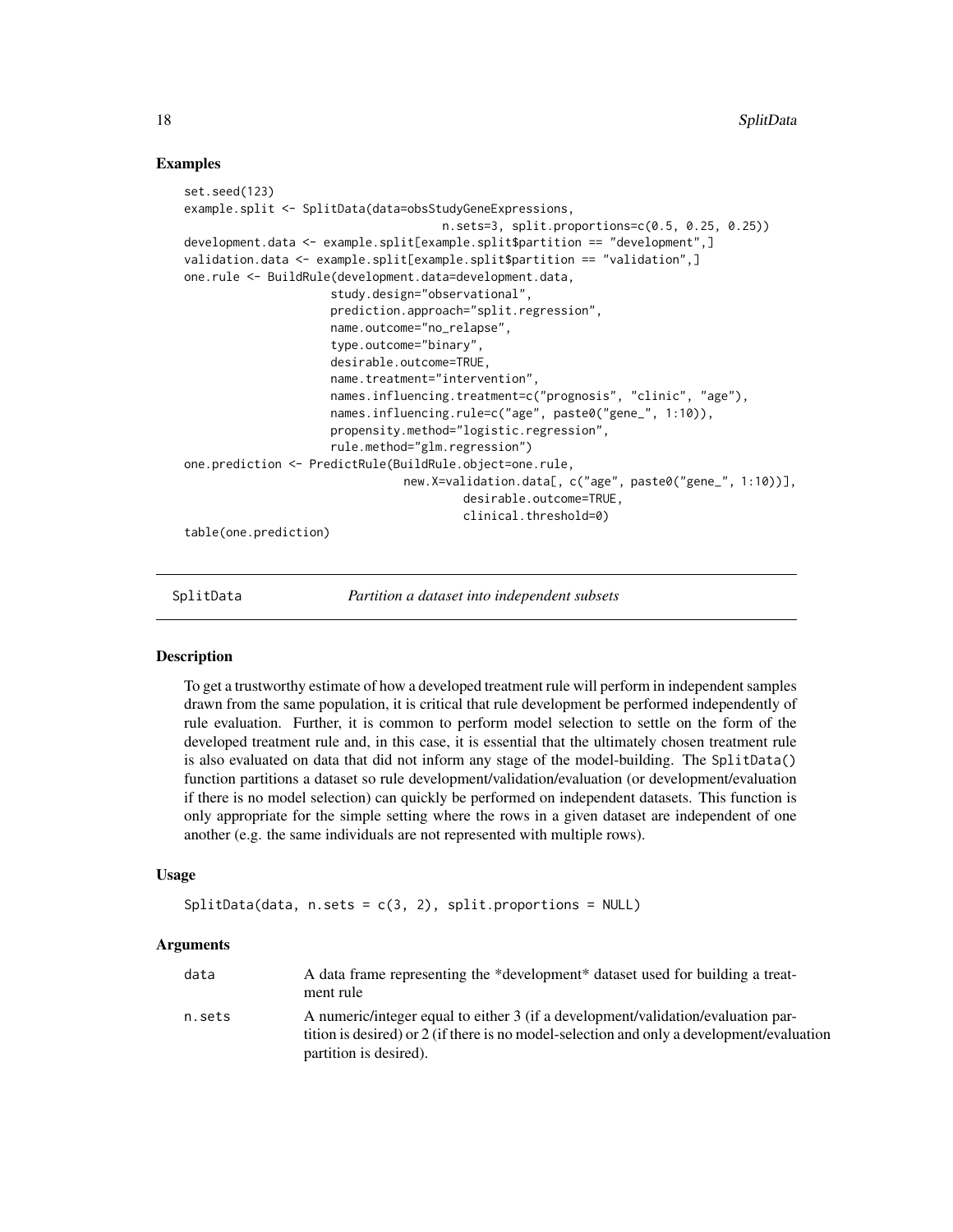#### SplitData 19

split.proportions

A numeric vector with length equal to n.sets, providing the proportion of observations in data that should be assigned to the development/evaluation partitions (if n.sets=2) or to the development/validation/evaluation partitions (if n.sets=3). The entries must sum to 1.

#### Value

A data.frame equal to data with an additional column named 'partition', which is a factor variable with levels equal to 'development' and 'evaluation' (if n. sets=2) or to 'development', 'validation', and 'evaluation' (if n.sets=3).

#### Examples

```
set.seed(123)
example.split <- SplitData(data=obsStudyGeneExpressions,
                                     n.sets=3, split.proportions=c(0.5, 0.25, 0.25))
table(example.split$partition)
```